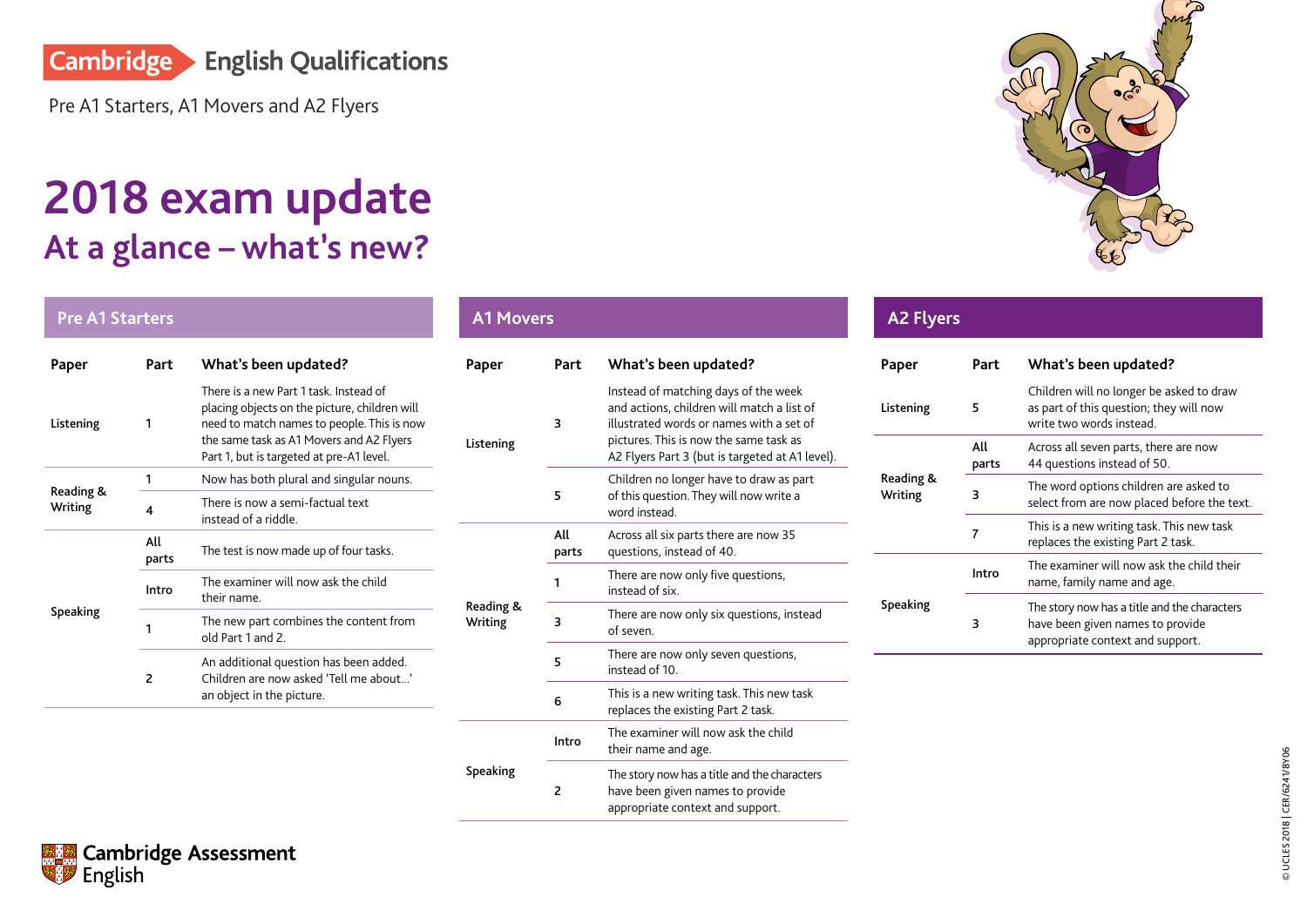New tasks

| Paper                | Part           | <b>Pre A1 Starters</b>                                                                                                   | Paper                | Part           | <b>A1 Movers</b>                                                                                                           | Paper                | Part           | <b>A2 Flyers</b>                                                                                                                   |
|----------------------|----------------|--------------------------------------------------------------------------------------------------------------------------|----------------------|----------------|----------------------------------------------------------------------------------------------------------------------------|----------------------|----------------|------------------------------------------------------------------------------------------------------------------------------------|
| Listening            | -1             | Listen for names and descriptions. Draw lines<br>to match names to people in a picture.                                  | Listening            |                | Listen for names and descriptions. Draw lines<br>to match names to people in a picture.                                    | Listening            |                | Listen for names and descriptions. Draw lines<br>to match names to people in a picture.                                            |
|                      | $\overline{2}$ | Listen for numbers and spelling. Write<br>numbers and names.                                                             |                      | $\overline{2}$ | Listen for names, spellings and other<br>information. Write words or numbers.                                              |                      | 2              | Listen for names, spellings and other<br>information. Write words or numbers.                                                      |
|                      | 3              | Listen for specific information of various kinds.<br>Tick correct box.                                                   |                      | 3              | Listen for words, names and detailed<br>information. Match pictures with illustrated<br>word or name (same as A2 Flyers).  |                      | 3              | Listen for words, names and detailed<br>information. Match pictures with illustrated<br>word or name (answers from both speakers). |
|                      |                | Listen for words, colours and prepositions<br>and colour the correct object in a picture.                                |                      |                | Listen for specific information of various<br>kinds. Tick correct box.                                                     |                      |                | Listen for specific information of various<br>kinds. Tick correct box.                                                             |
|                      |                |                                                                                                                          |                      | 5              | Listen for words, colours and specific<br>information. Colour and write a word<br>(no drawing).                            |                      | 5              | Listen for words, colours and specific<br>information. Colour and write (no drawing).                                              |
| Reading &<br>Writing | $\mathbf{1}$   | Read sentences and recognise words.<br>Tick/cross to show if sentence is true/false<br>(both singular and plural nouns). | Reading &<br>Writing |                | Match definitions to words (now five items<br>instead of six).                                                             | Reading &<br>Writing | 1              | Match definitions to words.                                                                                                        |
|                      | $\overline{2}$ | Read sentences about a picture and write<br>'yes'/'no'.                                                                  |                      | $\overline{2}$ | Read a dialogue. Choose correct response by<br>circling a letter. (Old Part 3)                                             |                      | 2              | Read and complete a dialogue by choosing<br>the correct response (A-H). (Old Part 3)                                               |
|                      | 3              | Use jumbled letters to spell the word for<br>the picture.                                                                |                      | 3              | Read for specific information and gist.<br>Choose and copy missing words (now six<br>items instead of seven). (Old Part 4) |                      | 3              | Read for specific information and gist.<br>Choose and copy missing words. (Old Part 4)                                             |
|                      |                | Read a text with pictures and choose missing<br>words to fill in gaps (semi-factual text<br>instead of a riddle).        |                      | 4              | Read a text with pictures and choose missing<br>words to fill in gaps. (Old Part 6)                                        |                      | $\overline{4}$ | Read a text and choose missing words to fill<br>in gaps. (Old Part 6)                                                              |
|                      | 5              | Read questions about a picture story and<br>write one-word answers.                                                      |                      | 5              | Read a story. Complete sentences by writing<br>one, two or three words (now seven items<br>instead of 10).                 |                      | 5              | Read a story and complete sentences by<br>writing one, two, three or four words.                                                   |
|                      |                |                                                                                                                          |                      | 6              | Complete sentences, respond to questions,<br>write sentences about a picture.                                              |                      | 6              | Read and understand a short text. Write<br>words in gaps. No options given. (Old Part 7)                                           |

7 Write a short story based on three pictures.